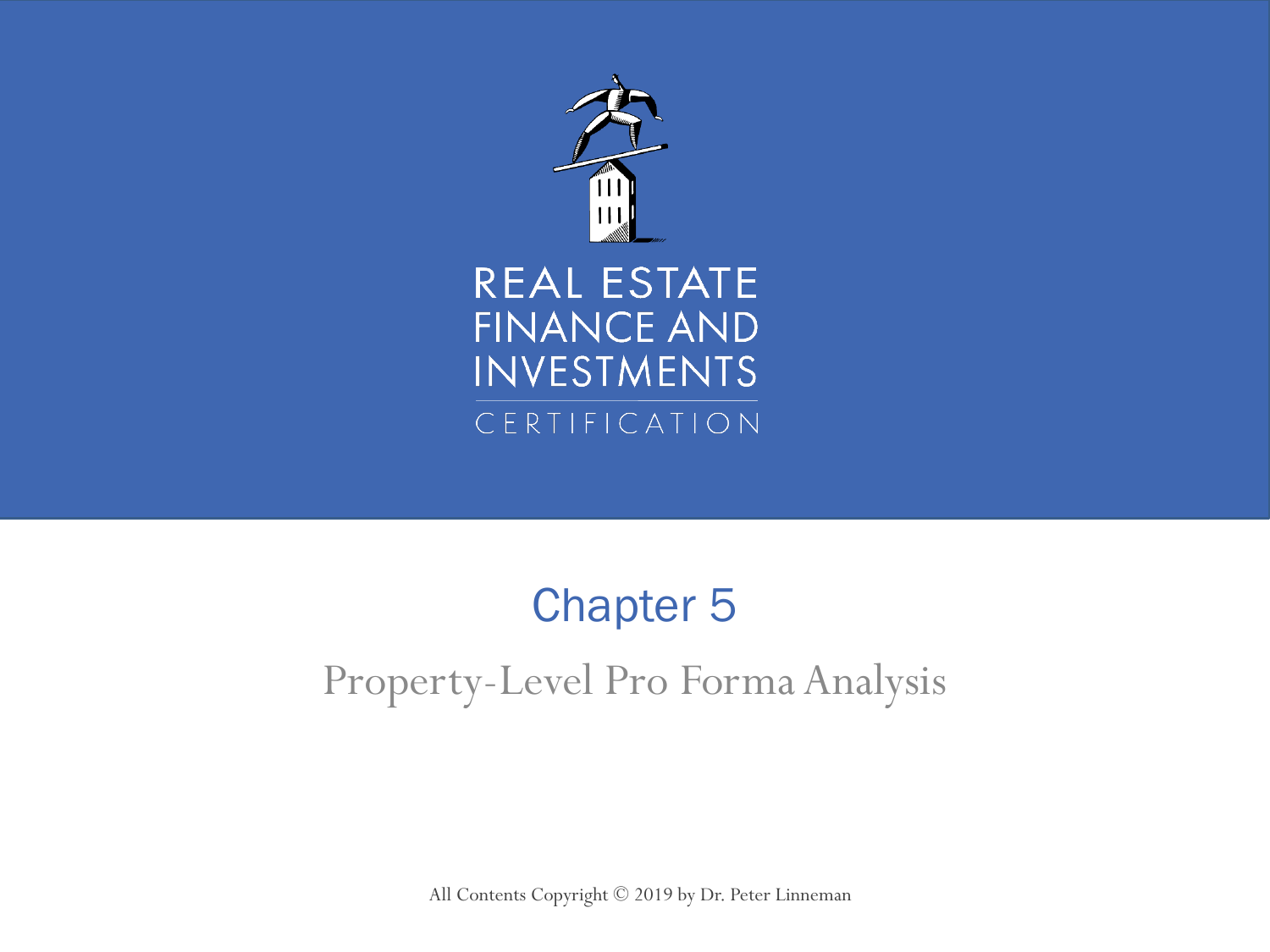# Types of Analysis

- Lease by lease analysis
- Line item analysis



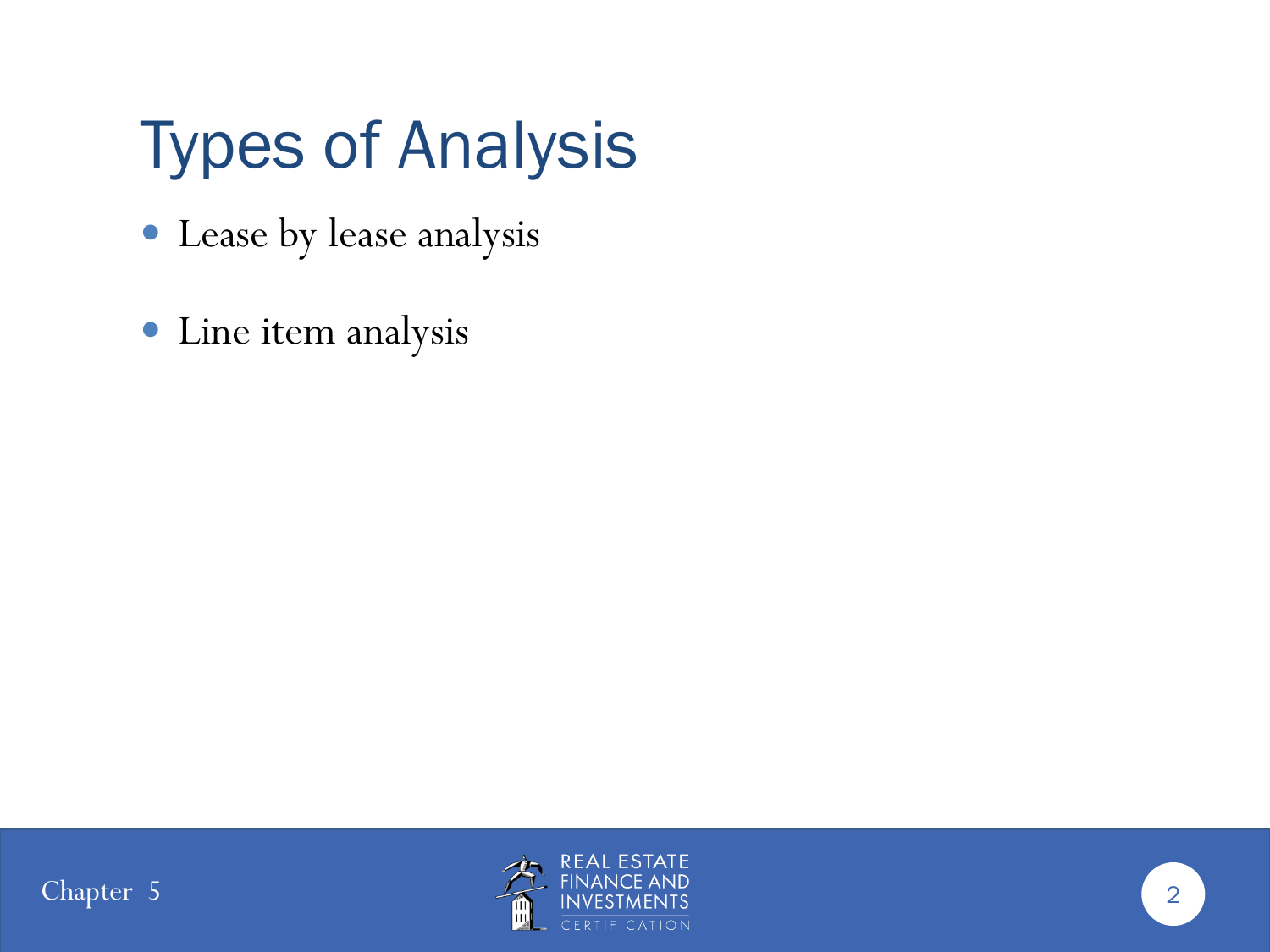### Total Rental Income

- Gross Potential Rental revenue (GPR)
- Vacancy
- Net Base Rental Revenue
- Percentage Rents
	- Breakpoint



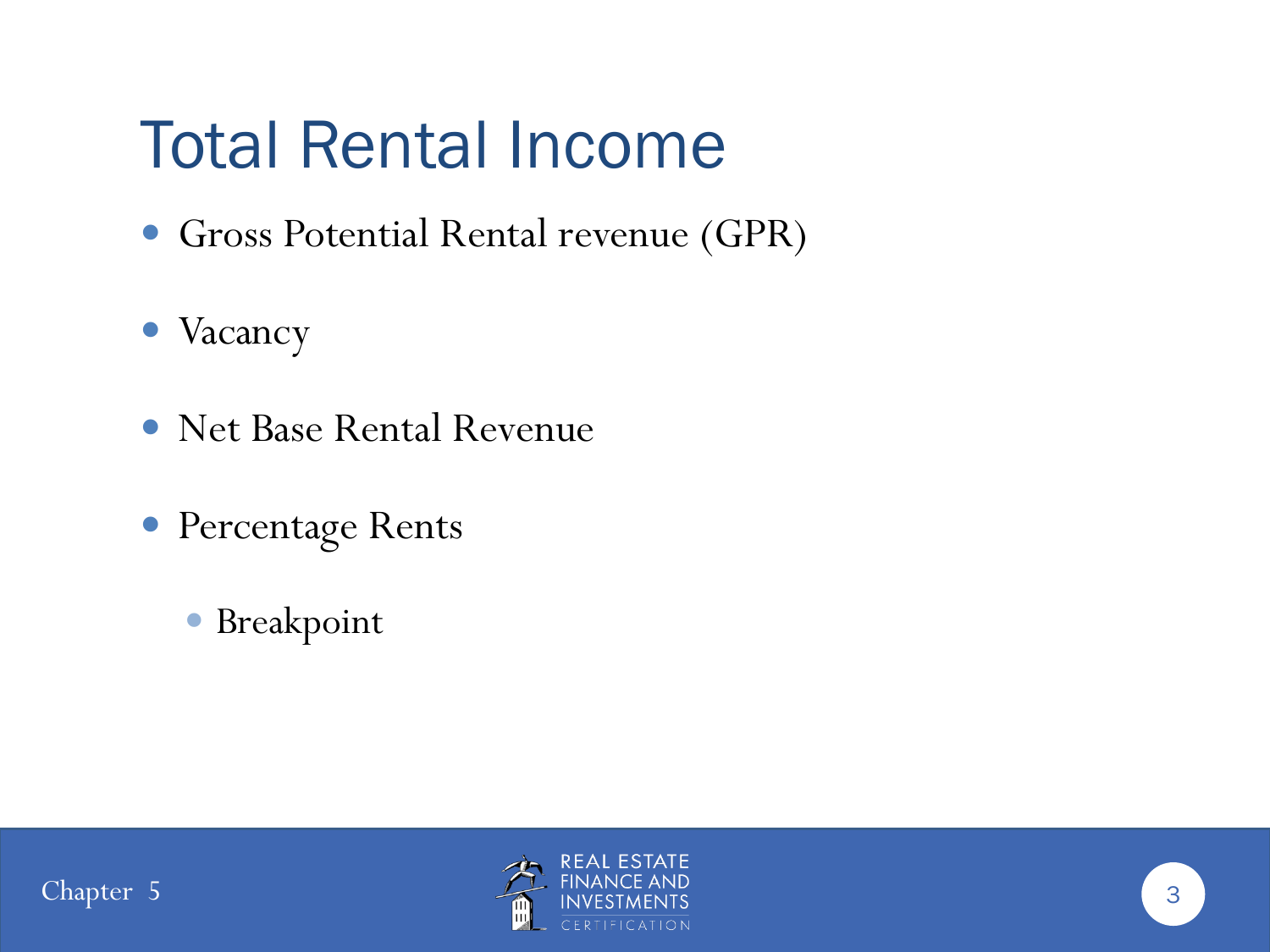#### Expense Reimbursements

- CAM billings
- Property Tax billings



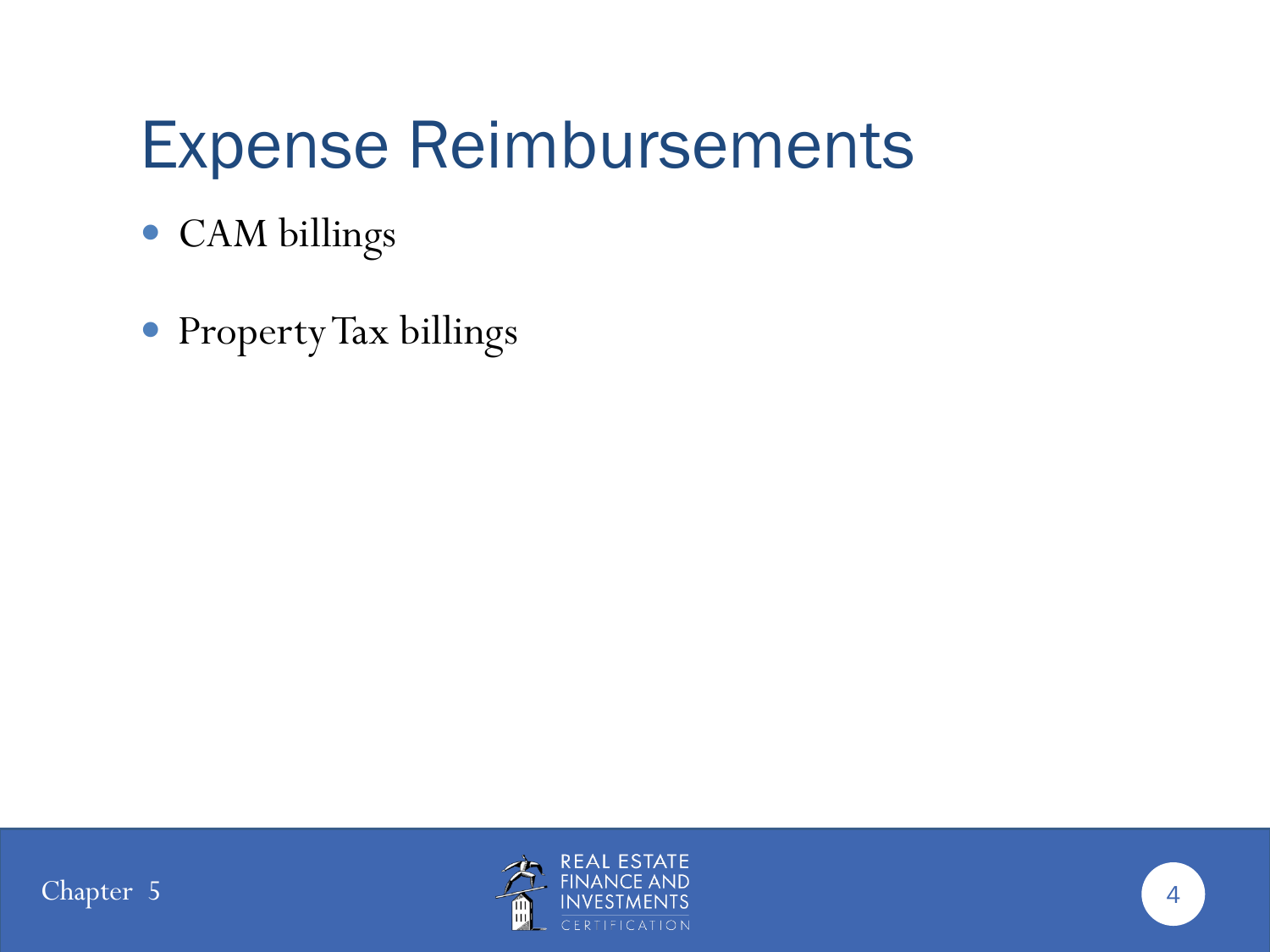# Total Operating Income

- Total Rental Income
- Expense Reimbursements
- Ancillary / Other Income
- Credit Loss / Bad Debt

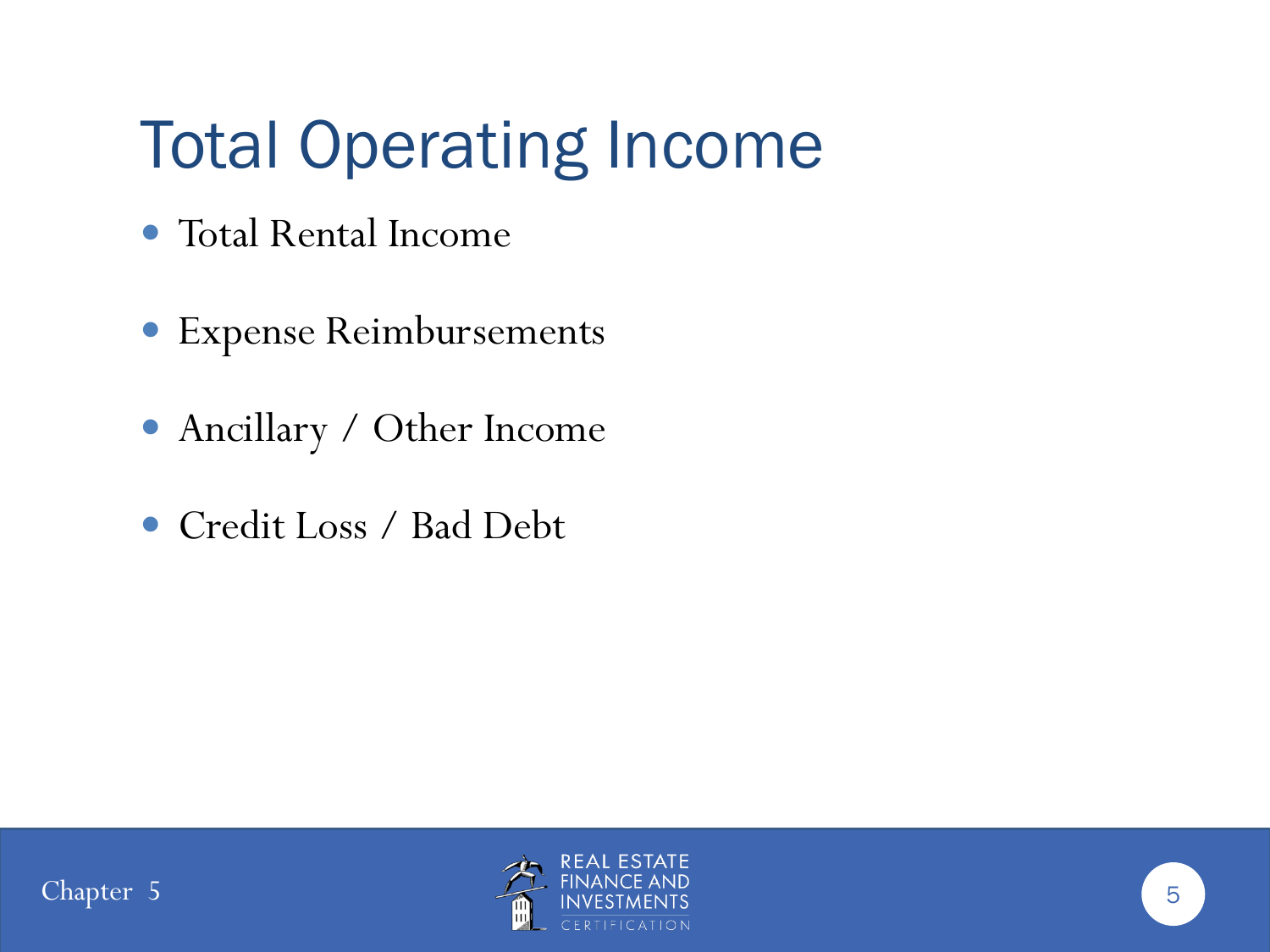# Total Operating Expenses

- Reimbursable Expenses
	- Common Area Maintenance
	- Property Taxes
- Non-Reimbursable Expenses
	- Insurance
	- Utilities
	- Management

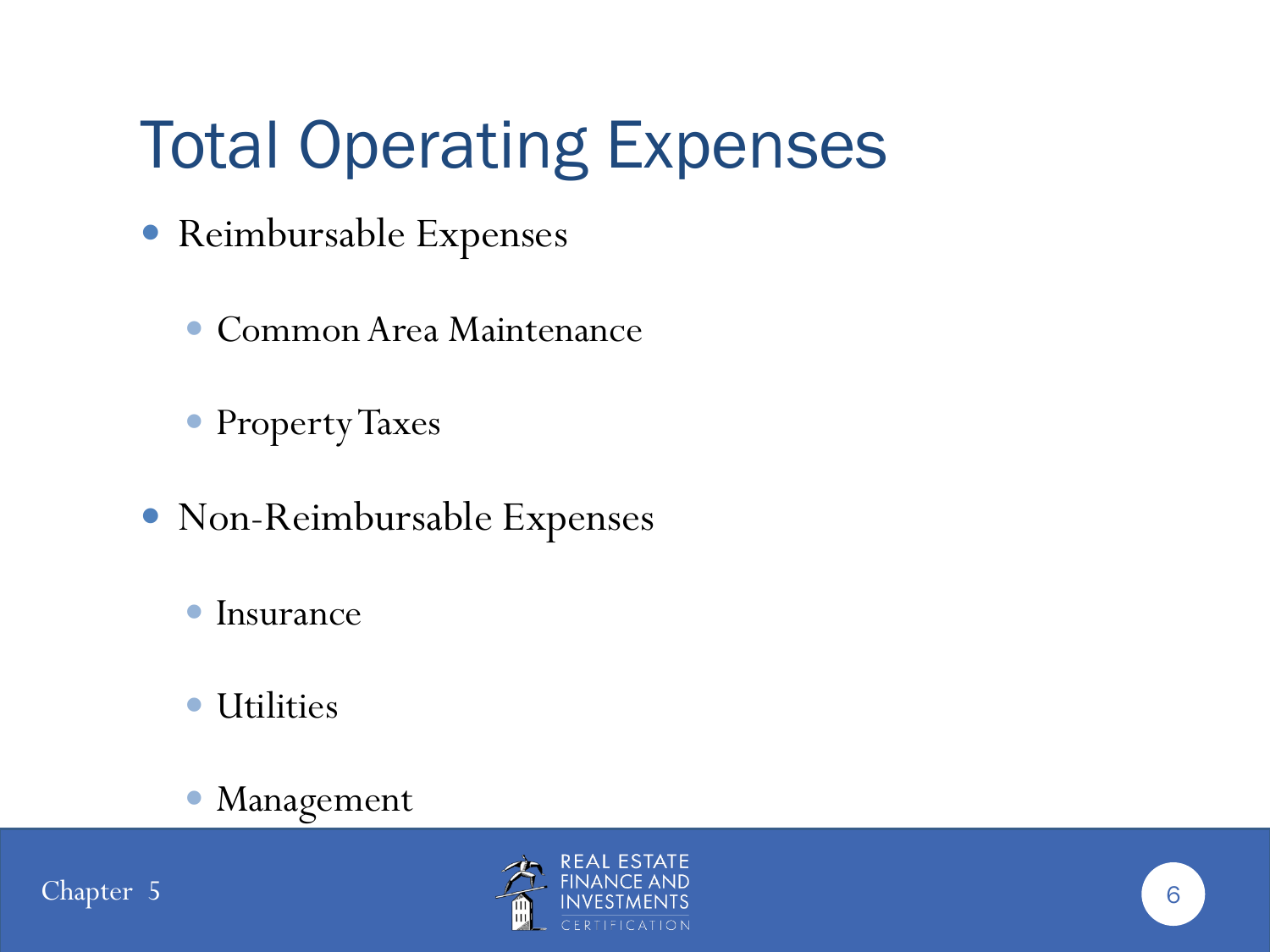# Net Operating Income (NOI)

- Total Operating Income
- Total Operating Expenses

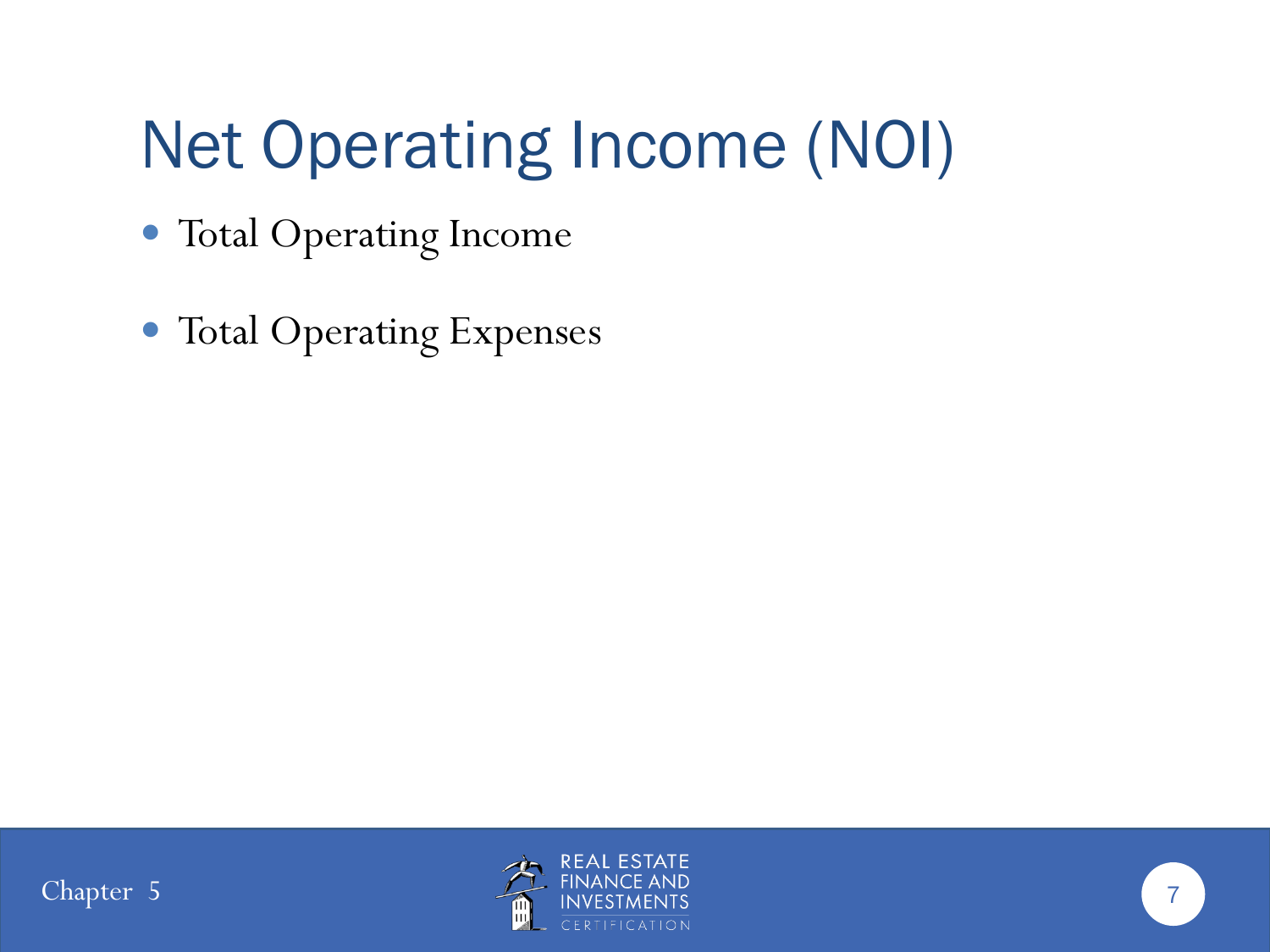# Capital and Leasing Costs

- Tenant Improvements (TIs)
- Leasing Commissions (LCs)
- Capital Expenditures
	- Reserves

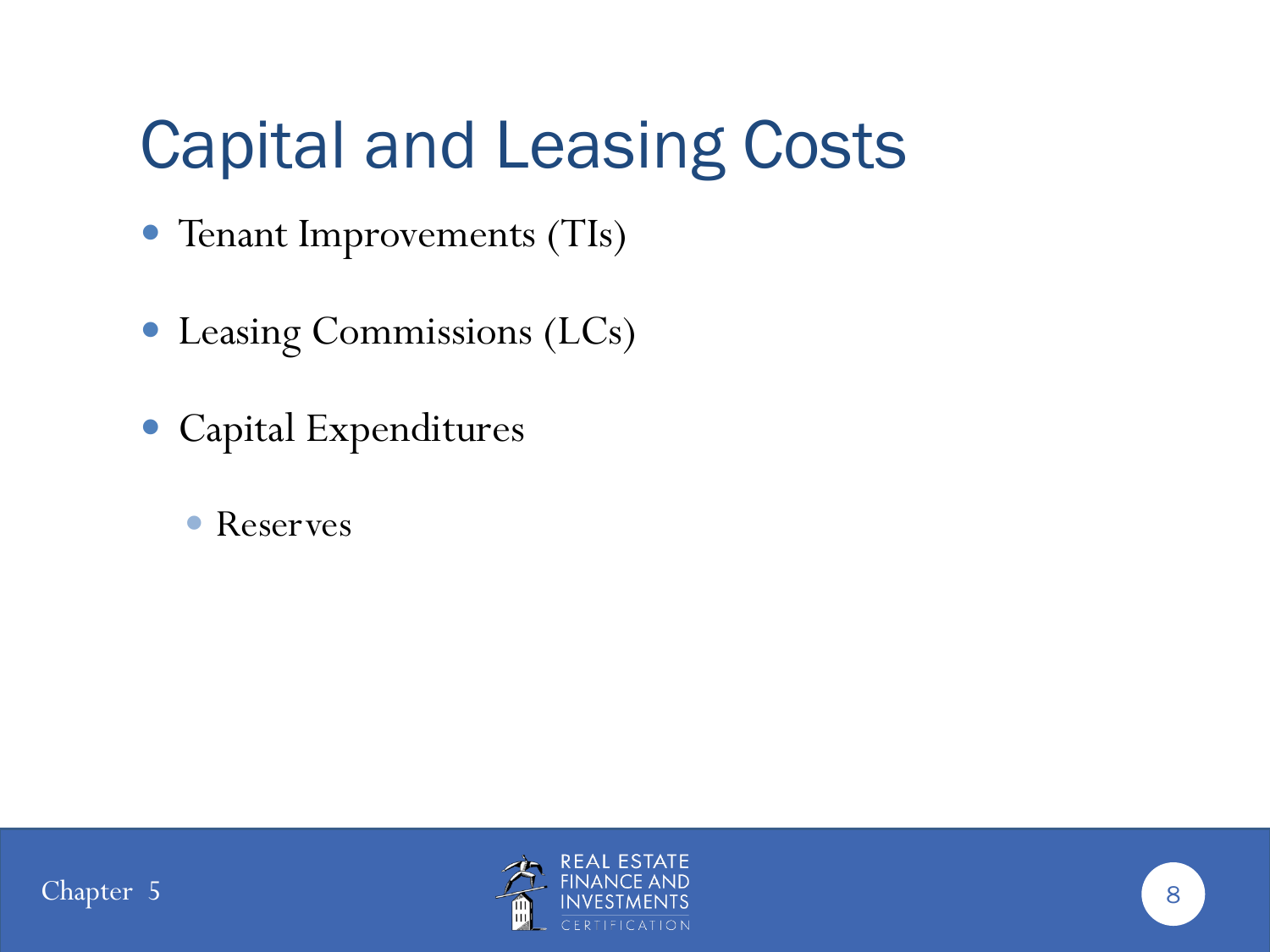#### Depreciation vs. Cap Ex

- Actual vs. tax accounting
- After-Tax Cash Flow
- Reserves vs. actual expenditures
- Depreciable basis
	- Land vs. structure
- Expensing vs. capitalizing

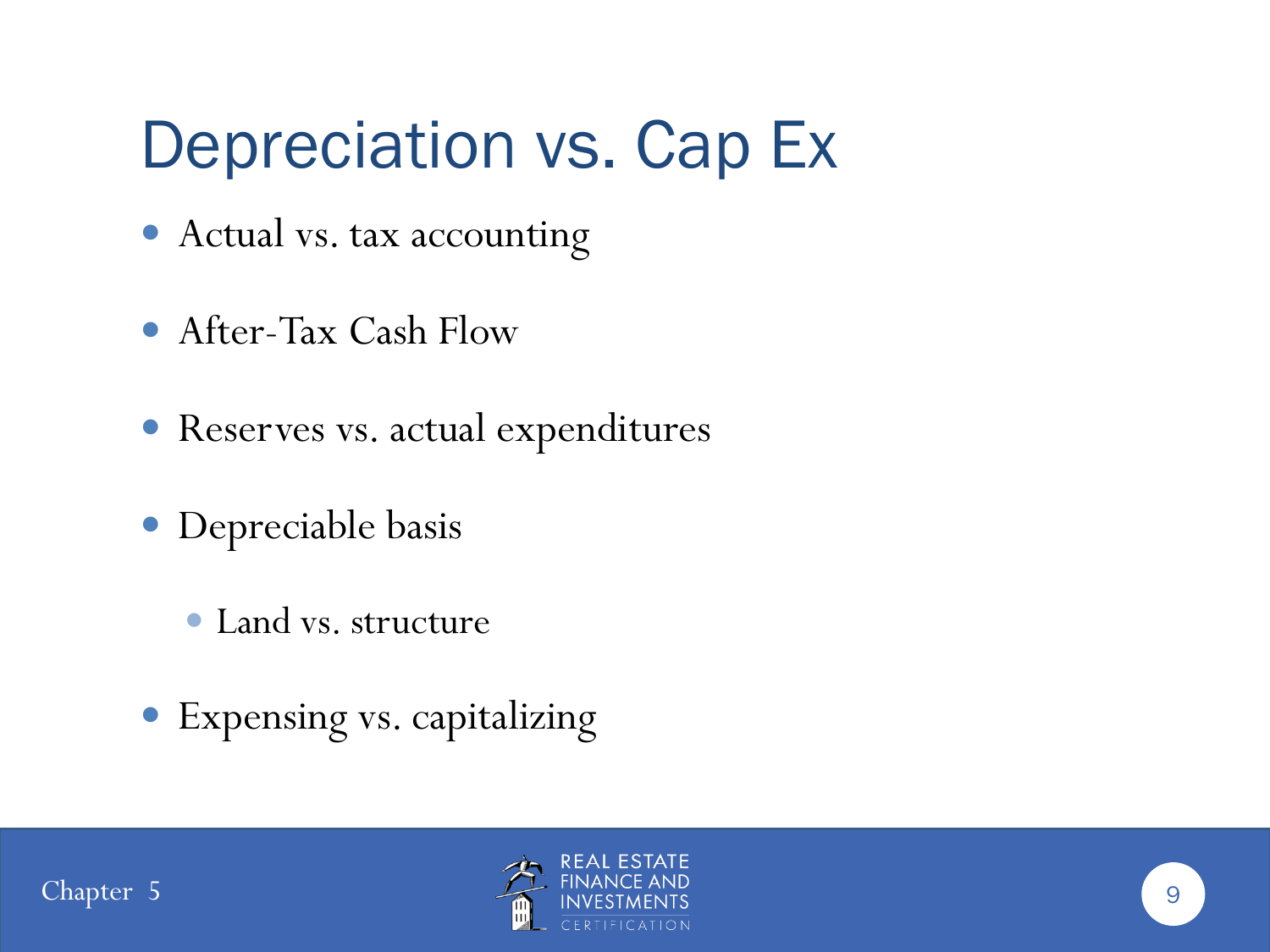#### Unlevered Cash Flow

- Pre-Tax
	- Total Operating Income
	- Total Operating Expenses
	- Capital & Leasing Costs

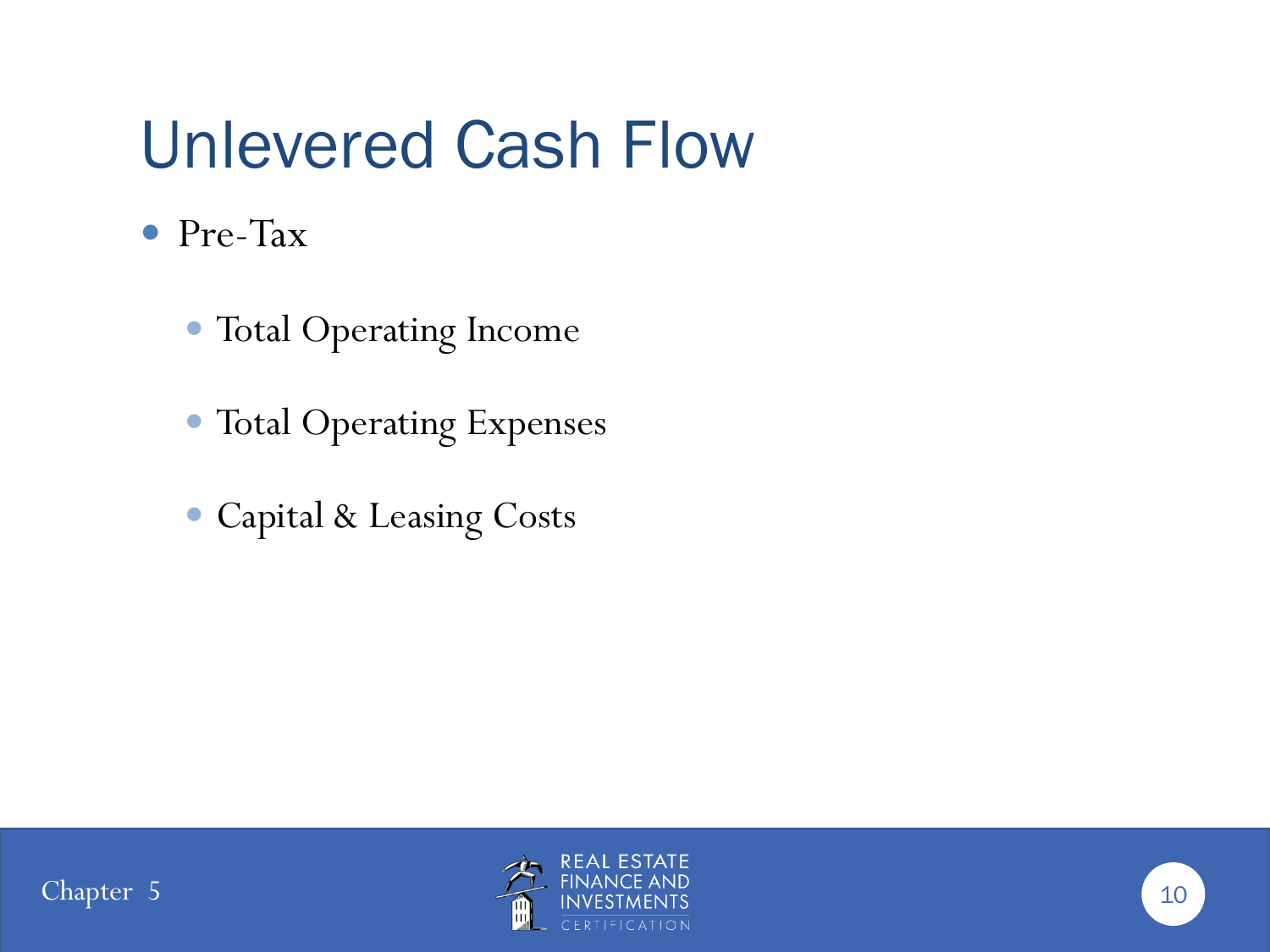#### Leverage

- Loan-to-Value (LTV)
- Loan Points
- **•** Amortization
- Debt Service
	- **Interest Payments**
	- Principal Payments
- Balloon Payment

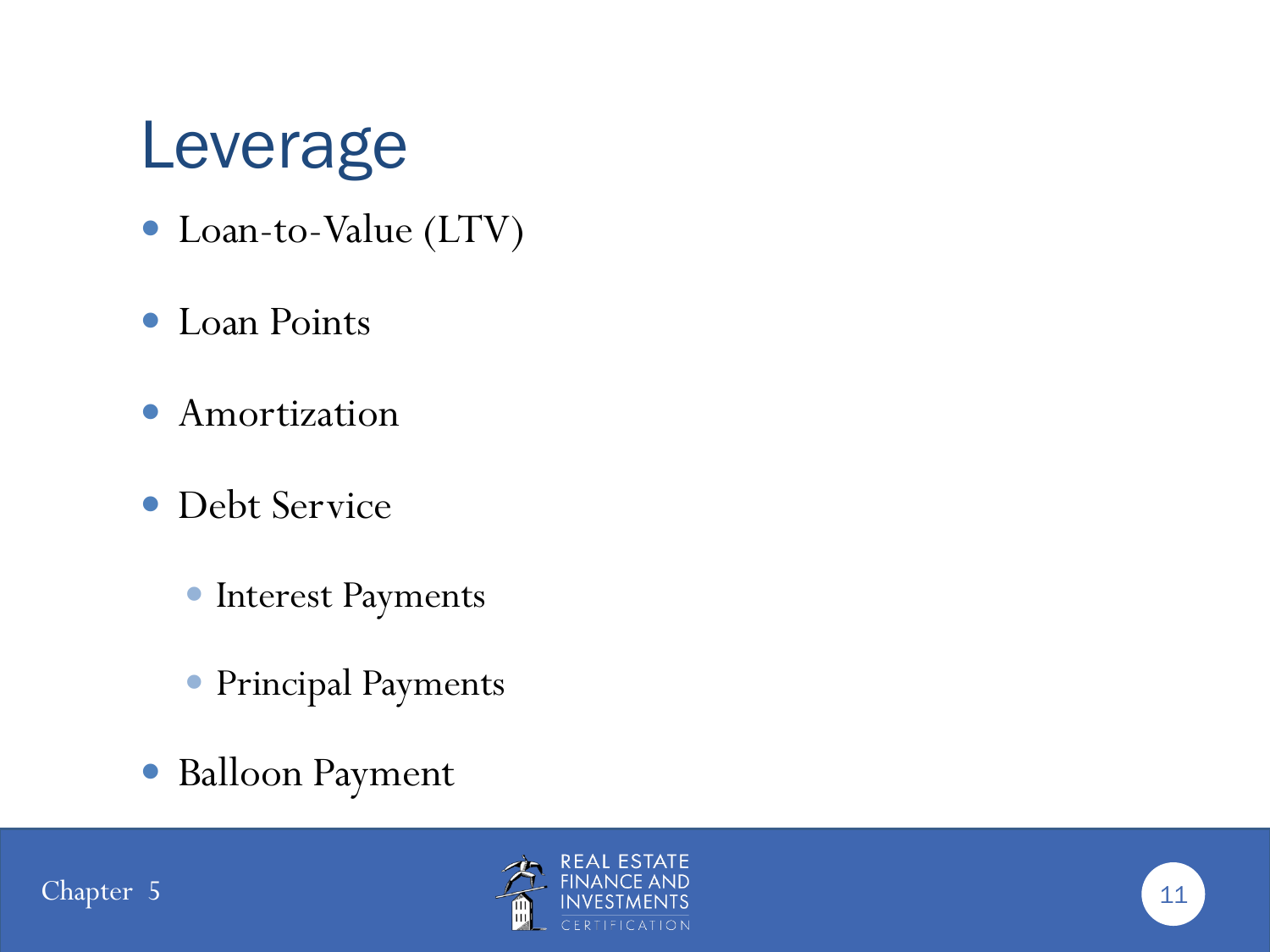#### Levered Cash Flow

- Pre-Tax
	- Total Operating Income
	- Total Operating Expenses
	- Capital & Leasing Costs
	- Debt Costs

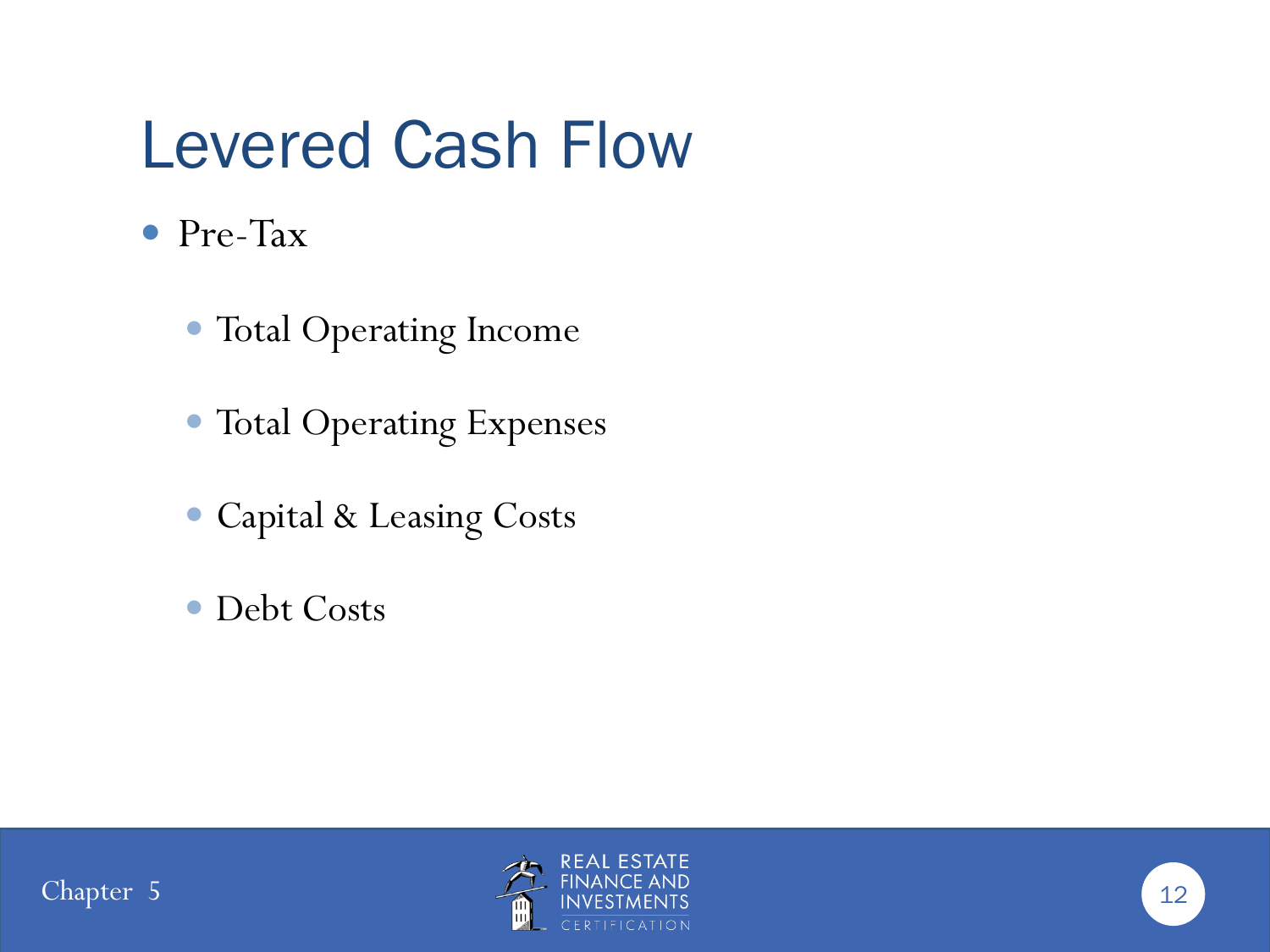## After-Tax Equity Cash Flow

- Before-Tax Cash Flow
	- Unlevered Cash Flows less Interest Payments
- Adjustments  $\rightarrow$  Taxable Income  $\rightarrow$  Tax Liability
	- Depreciation, TIs, Cap Ex, Amortization
- Add-Backs